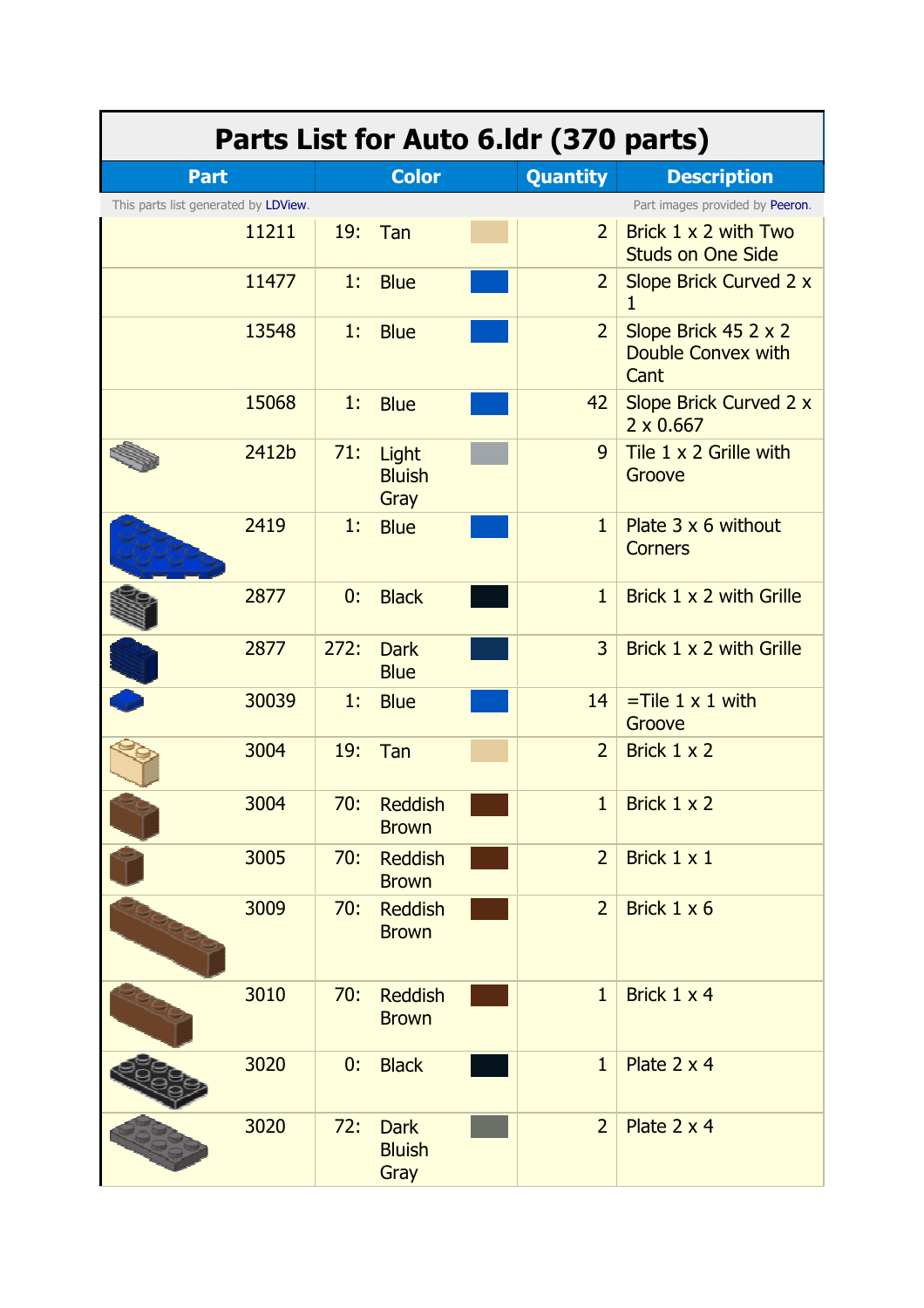| Parts List for Auto 6.Idr (370 parts) |       |      |                                      |  |                 |                                         |  |
|---------------------------------------|-------|------|--------------------------------------|--|-----------------|-----------------------------------------|--|
| <b>Part</b>                           |       |      | <b>Color</b>                         |  | <b>Quantity</b> | <b>Description</b>                      |  |
|                                       | 3022  | 0:   | <b>Black</b>                         |  | $\mathbf{1}$    | Plate $2 \times 2$                      |  |
|                                       | 3022  | 19:  | Tan                                  |  | 31              | Plate 2 x 2                             |  |
|                                       | 3022  | 72:  | <b>Dark</b><br><b>Bluish</b><br>Gray |  | $\overline{2}$  | Plate $2 \times 2$                      |  |
|                                       | 3023  | 1:   | <b>Blue</b>                          |  | 15              | Plate $1 \times 2$                      |  |
|                                       | 3023  | 70:  | <b>Reddish</b><br><b>Brown</b>       |  | $\overline{2}$  | Plate 1 x 2                             |  |
|                                       | 3023  | 272: | <b>Dark</b><br><b>Blue</b>           |  | $\overline{2}$  | Plate 1 x 2                             |  |
|                                       | 3024  | 1:   | <b>Blue</b>                          |  | 16              | Plate $1 \times 1$                      |  |
|                                       | 3031  | 72:  | <b>Dark</b><br><b>Bluish</b><br>Gray |  | 6               | Plate 4 x 4                             |  |
|                                       | 3034  | 1:   | <b>Blue</b>                          |  | $\overline{4}$  | Plate $2 \times 8$                      |  |
|                                       | 3038  | 1:   | <b>Blue</b>                          |  | 8               | Slope Brick 45 2 x 3                    |  |
|                                       | 3039  | 0:   | <b>Black</b>                         |  | $\overline{2}$  | Slope Brick 45 2 x 2                    |  |
|                                       | 3040b | 1:   | <b>Blue</b>                          |  | $\overline{4}$  | Slope Brick 45 2 x 1                    |  |
|                                       | 3040b | 70:  | <b>Reddish</b><br><b>Brown</b>       |  | $\overline{2}$  | Slope Brick 45 2 x 1                    |  |
|                                       | 30414 | 19:  | Tan                                  |  | 14              | Brick 1 x 4 with Studs<br>on Side       |  |
|                                       | 30414 | 70:  | <b>Reddish</b><br><b>Brown</b>       |  | $\mathbf{1}$    | Brick 1 x 4 with Studs<br>on Side       |  |
|                                       | 3044b | 1:   | <b>Blue</b>                          |  | $\overline{4}$  | Slope Brick $45$ 2 x 1<br><b>Double</b> |  |
|                                       | 3044b | 484: | <b>Dark</b><br>Orange                |  | $\mathbf{1}$    | Slope Brick 45 2 x 1<br><b>Double</b>   |  |
|                                       | 3048  | 1:   | <b>Blue</b>                          |  | $\mathbf{1}$    | Slope Brick 45 1 x 2<br><b>Triple</b>   |  |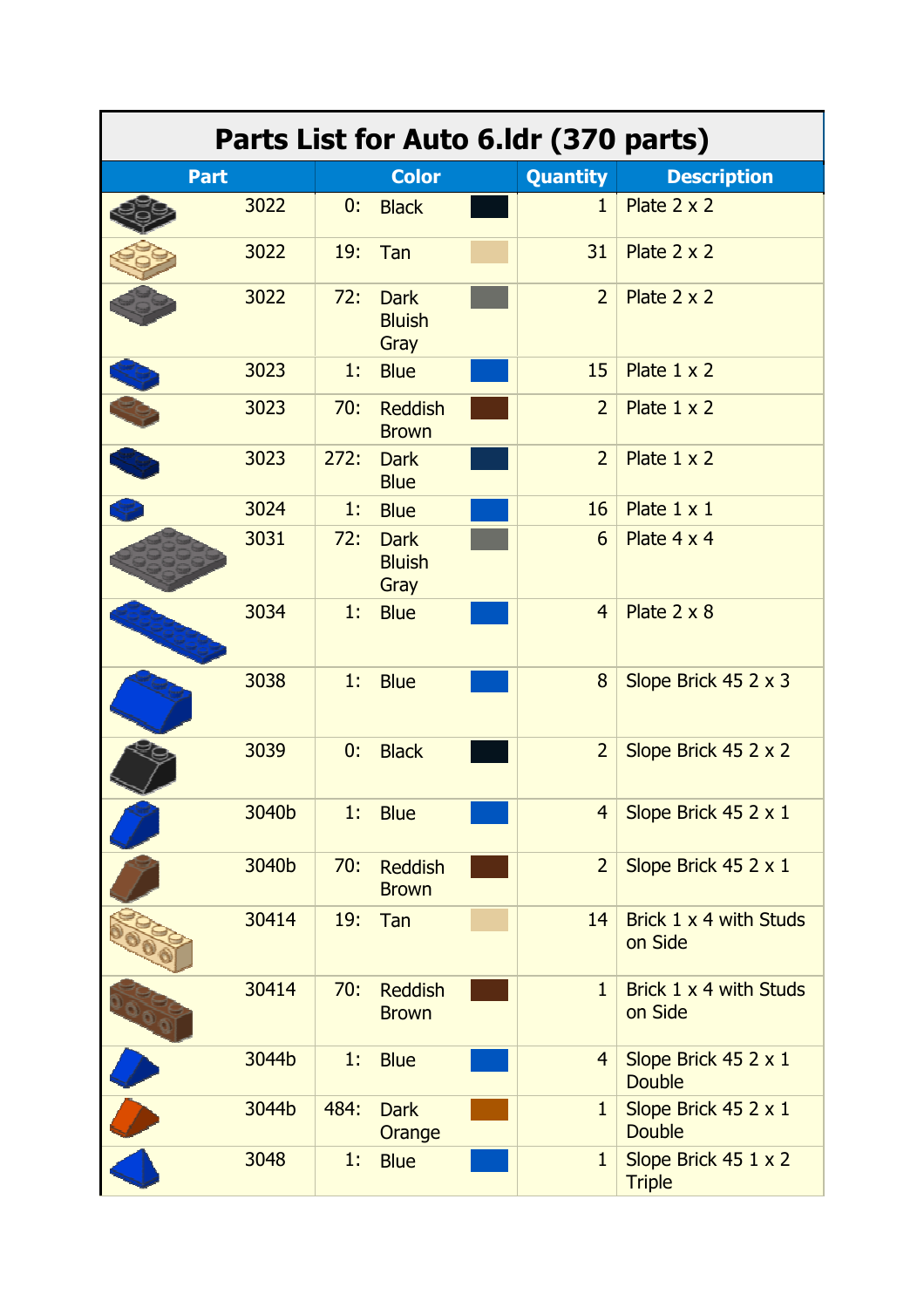| Parts List for Auto 6.1dr (370 parts) |        |     |                                |  |                 |                                                                   |  |
|---------------------------------------|--------|-----|--------------------------------|--|-----------------|-------------------------------------------------------------------|--|
| <b>Part</b>                           |        |     | <b>Color</b>                   |  | <b>Quantity</b> | <b>Description</b>                                                |  |
|                                       | 32013  | 71: | Light<br><b>Bluish</b><br>Gray |  | 6               | <b>Technic Angle</b><br>Connector #1                              |  |
|                                       | 32019  | 0:  | <b>Black</b>                   |  | $\overline{4}$  | Tyre 20/ 64 x 37 S                                                |  |
|                                       | 32020  | 71: | Light<br><b>Bluish</b><br>Gray |  | $\overline{4}$  | Wheel Rim $18 \times 37$<br>with 6 Pegholes and<br>Long Axle Bush |  |
|                                       | 32034  | 0:  | <b>Black</b>                   |  | $\overline{4}$  | <b>Technic Angle</b><br>Connector #2 (180<br>degree)              |  |
|                                       | 32123a | 71: | Light<br><b>Bluish</b><br>Gray |  | 6               | Technic Bush 1/2<br>Smooth with Axle Hole<br>Reduced              |  |
|                                       | 3623   | 71: | Light<br><b>Bluish</b><br>Gray |  | $\overline{2}$  | Plate $1 \times 3$                                                |  |
|                                       | 3666   | 19: | Tan                            |  | 3               | Plate $1 \times 6$                                                |  |
|                                       | 3700   | 19: | Tan                            |  | $\overline{2}$  | Technic Brick 1 x 2<br>with Hole                                  |  |
|                                       | 3705   | 0:  | <b>Black</b>                   |  | $\overline{2}$  | <b>Technic Axle 4</b>                                             |  |
|                                       | 3706   | 0:  | <b>Black</b>                   |  | 6               | <b>Technic Axle 6</b>                                             |  |
|                                       | 3707   | 0:  | <b>Black</b>                   |  | $\overline{2}$  | <b>Technic Axle 8</b>                                             |  |
|                                       | 3710   | 1:  | <b>Blue</b>                    |  | 6               | Plate $1 \times 4$                                                |  |
|                                       | 3710   | 19: | Tan                            |  | 9               | Plate $1 \times 4$                                                |  |
|                                       | 3710   | 28: | <b>Dark</b><br>Tan             |  | $\overline{2}$  | Plate 1 x 4                                                       |  |
|                                       | 3795   | 1:  | <b>Blue</b>                    |  | $\mathbf{1}$    | Plate $2 \times 6$                                                |  |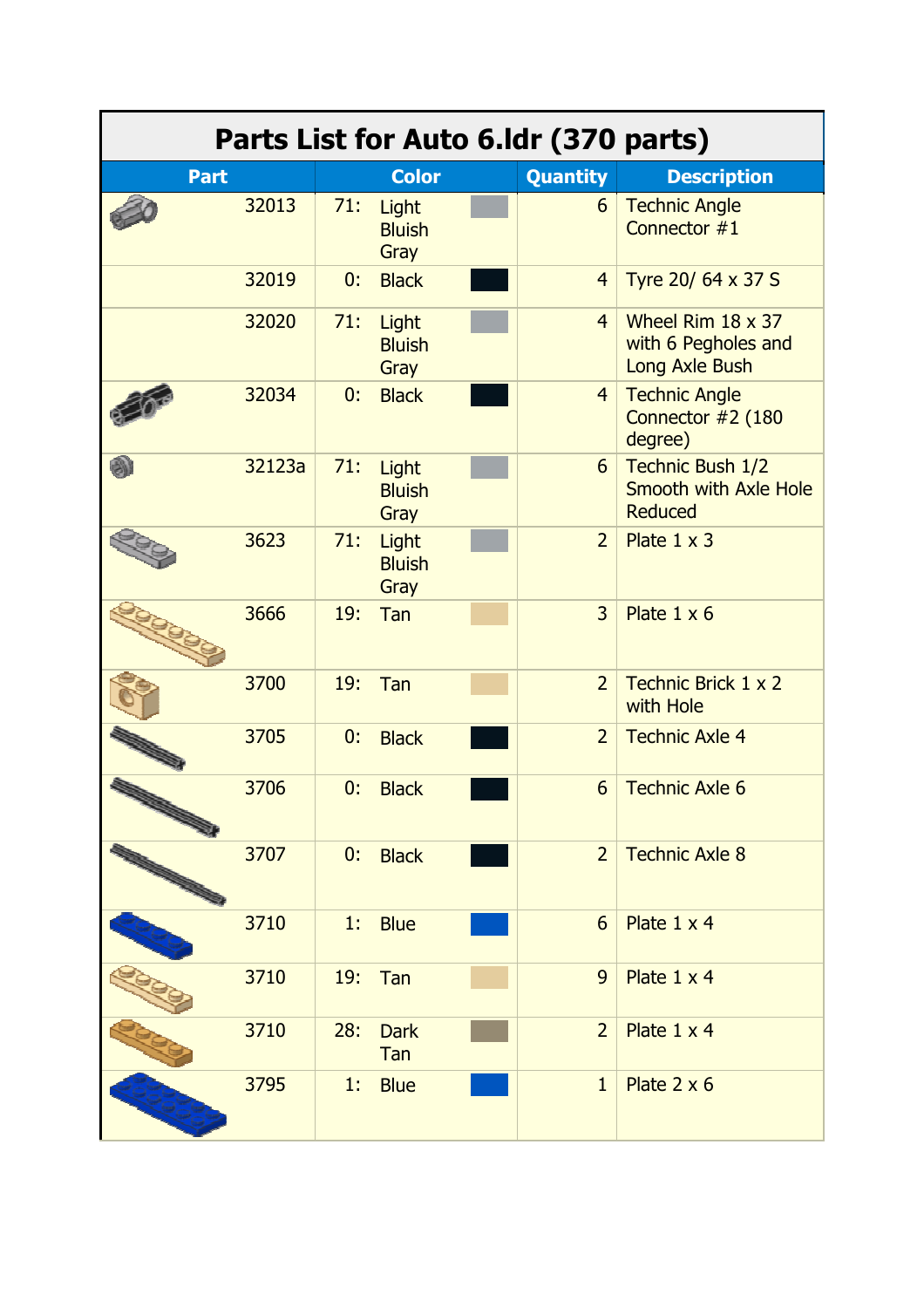| Parts List for Auto 6.1dr (370 parts) |       |     |                                      |  |                 |                                                        |  |
|---------------------------------------|-------|-----|--------------------------------------|--|-----------------|--------------------------------------------------------|--|
| <b>Part</b>                           |       |     | <b>Color</b>                         |  | <b>Quantity</b> | <b>Description</b>                                     |  |
|                                       | 3894  | 1.  | <b>Blue</b>                          |  | $\overline{2}$  | Technic Brick 1 x 6<br>with Holes                      |  |
|                                       | 41747 | 1:  | <b>Blue</b>                          |  | $\mathbf{1}$    | Wedge 2 x 6 Double<br><b>Right</b>                     |  |
|                                       | 41748 | 1:  | <b>Blue</b>                          |  | $\mathbf{1}$    | Wedge 2 x 6 Double<br>Left                             |  |
|                                       | 41749 | 1:  | <b>Blue</b>                          |  | $\mathbf{1}$    | Slope Brick Round 3 x<br>8 x 2 Right                   |  |
|                                       | 41750 | 1:  | <b>Blue</b>                          |  | $\mathbf{1}$    | Slope Brick Round 3 x<br>$8 \times 2$ Left             |  |
|                                       | 41769 | 1:  | <b>Blue</b>                          |  | $\overline{2}$  | Wing 2 x 4 Right                                       |  |
|                                       | 41770 | 1.  | <b>Blue</b>                          |  | $\overline{2}$  | Wing 2 x 4 Left                                        |  |
|                                       | 4185  | 71: | Light<br><b>Bluish</b><br>Gray       |  | $\overline{2}$  | <b>Technic Wedge Belt</b><br><b>Wheel</b>              |  |
|                                       | 4286  | 1:  | <b>Blue</b>                          |  | $6\overline{6}$ | Slope Brick 33 3 x 1                                   |  |
|                                       | 43720 | 1.  | <b>Blue</b>                          |  | $\mathbf{1}$    | Wedge 4 x 2 Sloped<br><b>Right</b>                     |  |
|                                       | 43721 | 1:  | <b>Blue</b>                          |  | $\mathbf{1}$    | Wedge 4 x 2 Sloped<br>Left                             |  |
|                                       | 43722 | 1:  | <b>Blue</b>                          |  | $\mathbf{1}$    | Wing 2 x 3 Right                                       |  |
|                                       | 43723 | 1:  | <b>Blue</b>                          |  | $\mathbf{1}$    | Wing 2 x 3 Left                                        |  |
|                                       | 4864a | 43: | <b>Trans</b><br>Light<br><b>Blue</b> |  | $\mathbf{1}$    | Panel $1 \times 2 \times 2$ with<br><b>Solid Studs</b> |  |